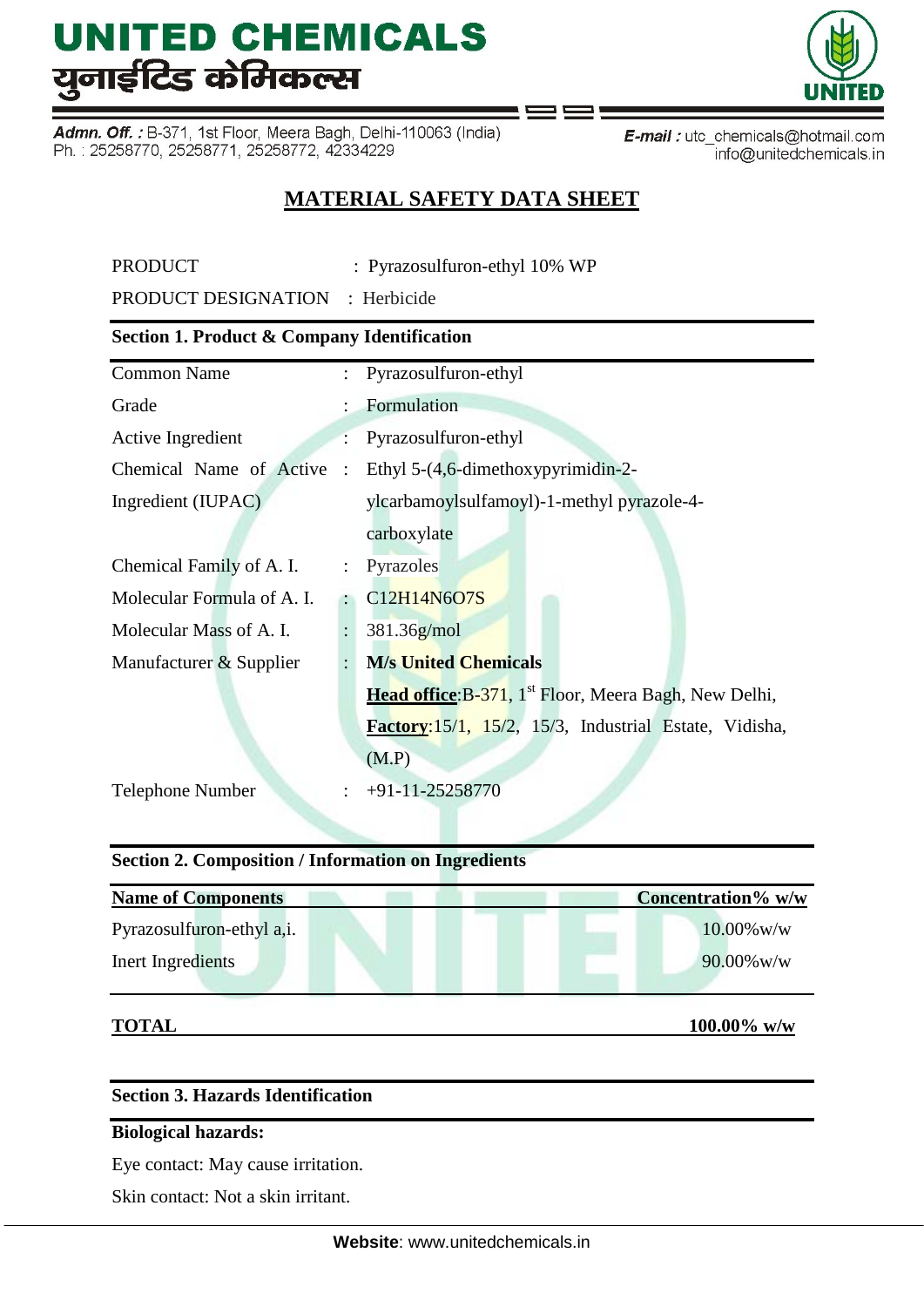Admn. Off.: B-371, 1st Floor, Meera Bagh, Delhi-110063 (India) Ph.: 25258770, 25258771, 25258772, 42334229



**E-mail**: utc chemicals@hotmail.com info@unitedchemicals.in

Ingestion: May cause nausea, vomiting, and diarrhoea. Inhalation: May cause irritation.

# **Section 4. First Aid Measures**

**General advice :** Never give anything by mouth to an unconscious person.

**Inhalation :** Move to fresh air. Consult a physician after significant exposure. Artificial respiration and/or oxygen may be necessary.

**Skin contact :** Take off contaminated clothing and shoes immediately. Wash off immediately with soap and plenty of water. In the case of skin irritation or allergic reactions see a physician. Wash contaminated clothing before re-use.

**Eye contact :** If easy to do, remove contact lens, if worn. Hold eye open and rinse slowly and gently with water for 15-20 minutes. If eye irritation persists, consult a specialist..

**Ingestion :** Obtain medical attention. DO NOT induce vomiting unless directed to do so by a physician or poison control center. If victim is conscious: Rinse mouth with water.

### **Notes to physician**

Treatment : Treat symptomatically

**Section 5. Fire Fighting Measures**

**Suitable Extinguishing Media:** Water, foam, dry chemicals or CO2.

**Specific Hazard during Fire:** Normal combustion forms carbon dioxide, water vapour and may produce toxic gaseous (carbon monoxide, SOx or NOx).

**Special Protective Equipment:** Use self-contained breathing apparatus and protective clothing. Move away this product from fire if there is no risk. Use water spray or fog nozzle to keep containers or surrounding area cool. Fight fire from upwind position.

**Other Information:** Keep away from heat and open flame.

### **Section 6. Accidental Release Measures**

# **Personal Precautions:**

Wear suitable protective clothing, shoes, gloves and goggle.

# **Environmental Precautions:**

Prevent spillage from entering the drainage systems or watercourses.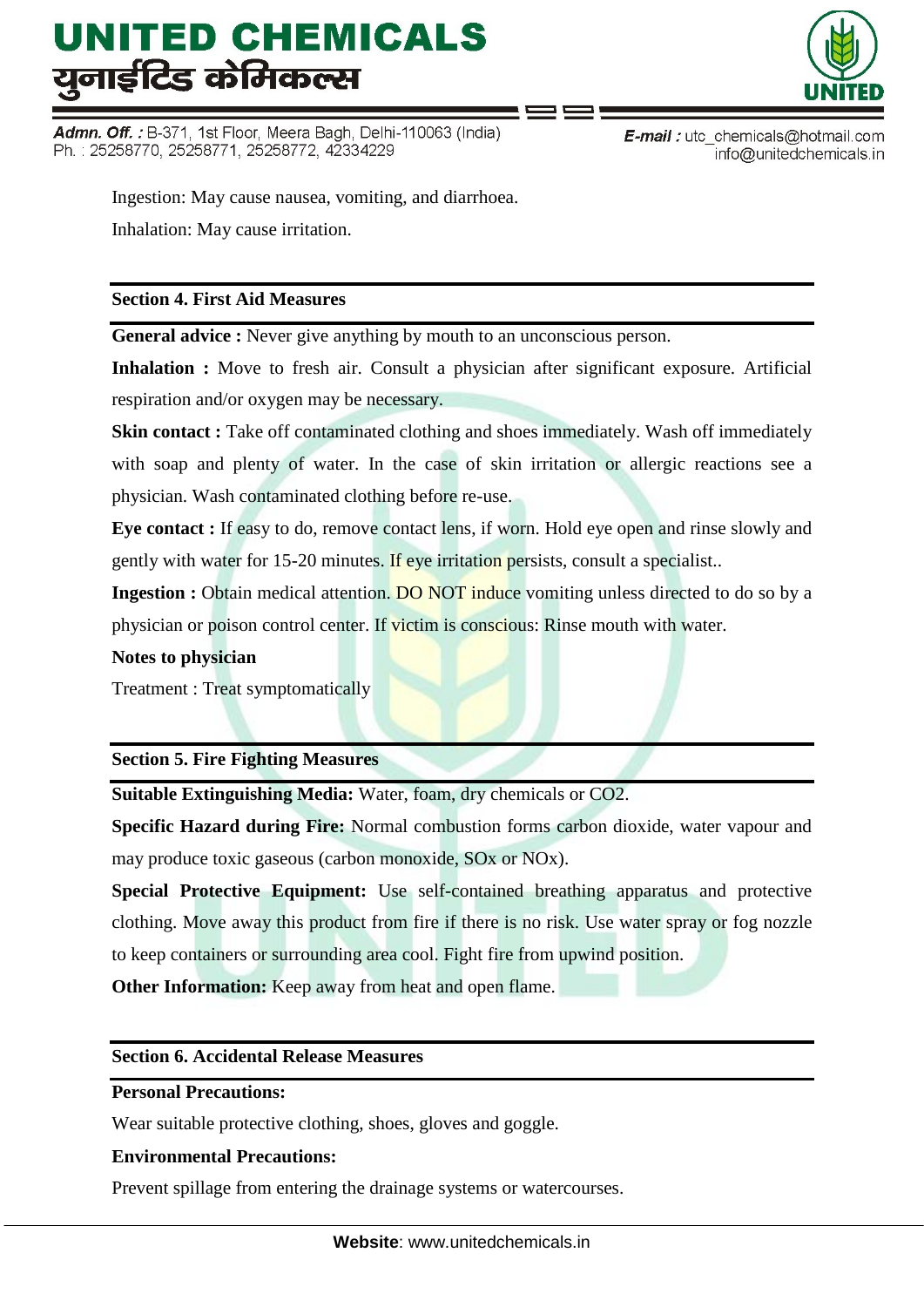Admn. Off. : B-371, 1st Floor, Meera Bagh, Delhi-110063 (India) Ph.: 25258770, 25258771, 25258772, 42334229

# **Method for Cleaning Up:**

Keep unauthorized persons, children and animals away from the affected area. Prevent further waste by closing the container properly, shifting its position to stop leakage or placing into another container. Carefully sweep up and collect the spilled material by absorbent such as sand or vermiculite and place in a closed container (drum) for disposal. Do not raise dust. Wash affected area with water containing a strong industrial type detergent.

### **Section 7. Handling & Storage**

**General Precautions:** Do not smoke, drink, or eat during handling. Wash hands using liquid detergent. Wear protective clothing to avoid contact and/or inhalation with the product. Eliminate all sources of ignition from areas where the material is handled or used. Good personal hygiene procedures must be practiced.

# **Precautions for Safe Handling:**

Wear suitable protective clothing, shoes and goggle. Do not eat, drink or smoke during the work. Do not breathe dust. Avoid contact with skin or eyes. Protect containers against physical damage. Keep away from heat and open flame. Do not reuse this container for any other purpose. Keep away from possible contact with water.

# **Storage:**

Store in a cool place and protect from direct sunlight. Keep tightly closed in original labeled container.

### **Section 8. Exposure Control, Personal Protection**

**Respiratory Protection:** Full face protective mask.

**Eye Protection:** Safety goggles or face shield is recommended.

**Skin Protection:** Natural rubber gloves and appropriate protective clothing necessary to prevent skin contact with the product.

**Protective clothing:** Chemical resistant gloves, coveralls, apron and foot coverings. User safety recommendations: Safety showers and eye wash should be easily accessible.



**E-mail**: utc chemicals@hotmail.com

info@unitedchemicals.in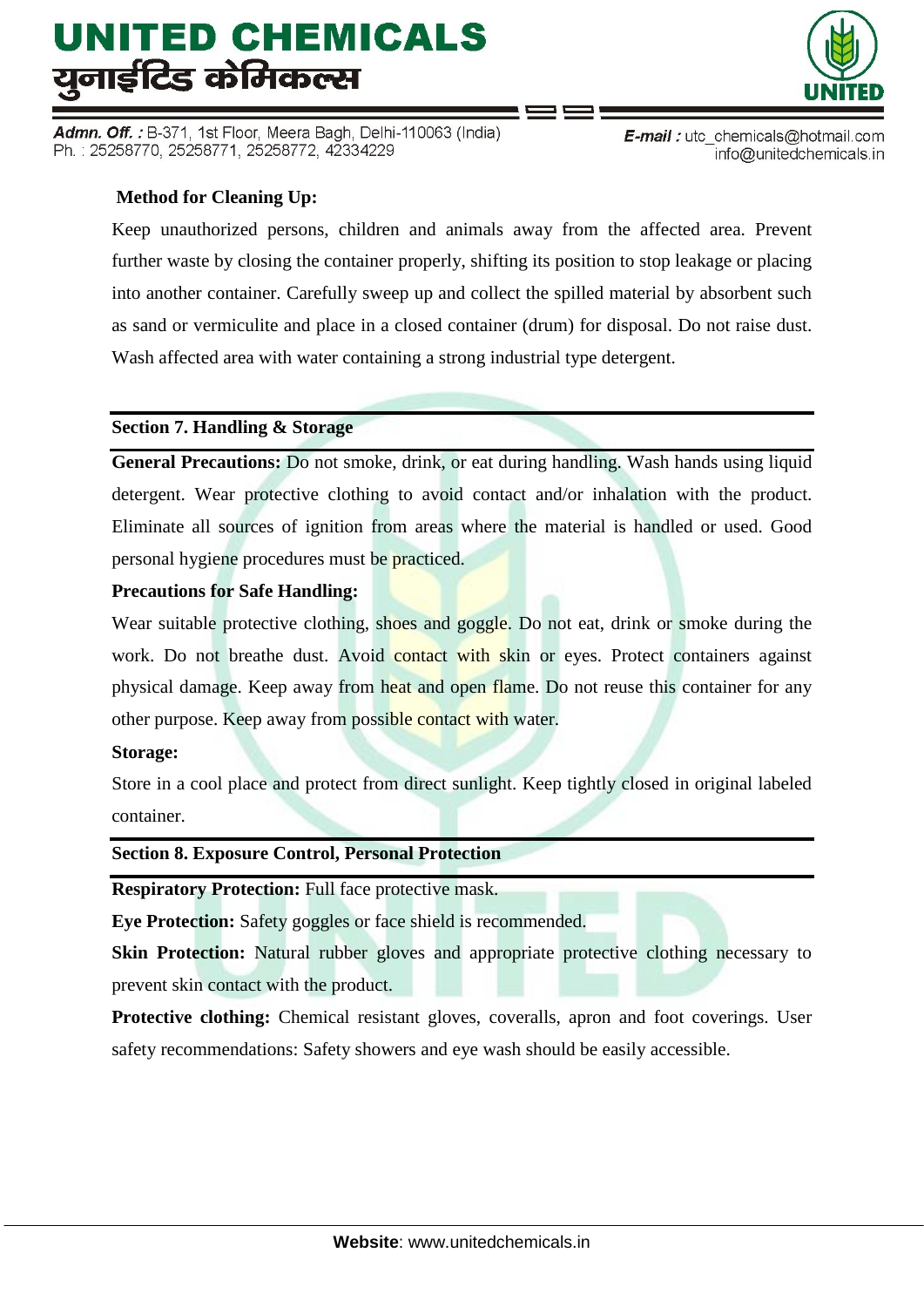Admn. Off. : B-371, 1st Floor, Meera Bagh, Delhi-110063 (India) Ph.: 25258770, 25258771, 25258772, 42334229



E-mail: utc chemicals@hotmail.com info@unitedchemicals.in

| <b>Section 9. Physical and Chemical Properties</b> |                                          |  |  |  |
|----------------------------------------------------|------------------------------------------|--|--|--|
| Appearance / state                                 | : Off-white powder                       |  |  |  |
| <b>Colour</b>                                      | Off-white                                |  |  |  |
| Odour                                              | Faint aromatic                           |  |  |  |
| pH                                                 | $\therefore$ 7.3 (10% suspension)        |  |  |  |
| <b>Partition Coefficient Po/w:</b>                 | 3.16 (technical)<br>$\ddot{\phantom{a}}$ |  |  |  |
| <b>Flash point</b>                                 | Not applicable                           |  |  |  |
| <b>Relative Density</b>                            | $0.4 \pm 1$ (bulk density)               |  |  |  |
| <b>Flammability</b>                                | Non-Flammable                            |  |  |  |
| <b>Water Solubility</b>                            | Dispersible                              |  |  |  |
|                                                    |                                          |  |  |  |

**Section 10. Stability & Reactivity**

**Chemical Stability:** Unstable at extreme pH, temperatures and upon exposure to UV light. Stable under normal storage conditions.

**Incompatible Material:** May react with strong oxidizing agents, such as chlorates, nitrates, peroxides etc.

**Hazardous Decomposition Product:** Will not occur.

**Section 11. Toxicological Information**

**Acute Oral Toxicity**  $LD_{50}$  for rats :  $>5,000$  mg/kg

**Acute Dermal Toxicity** LD50 Rabbit : >2,000 mg /kg

**Acute Inhalation** LC50 Rat : >4.79 mg /l

**Eye Irritation** Rabbit : slightly eye irritant

**Skin Irritant** Rabbit : Not a skin irritant

**Skin sensitization** Guinea pig : Not a skin sensitizer

**Section 12. Ecological Information**

**Toxicity to fish:** Rainbow trout, LC50 (48h**)** >100 mg/l

**Daphnia magna,** LC50 (48h): LC50 (3h): >100 mg/l

**Toxicity to Bird** (Bobwhite quail), LD50: >2250 mg/kg

**Toxicity to Bee**, LD50 (Contact): >100 µg/bee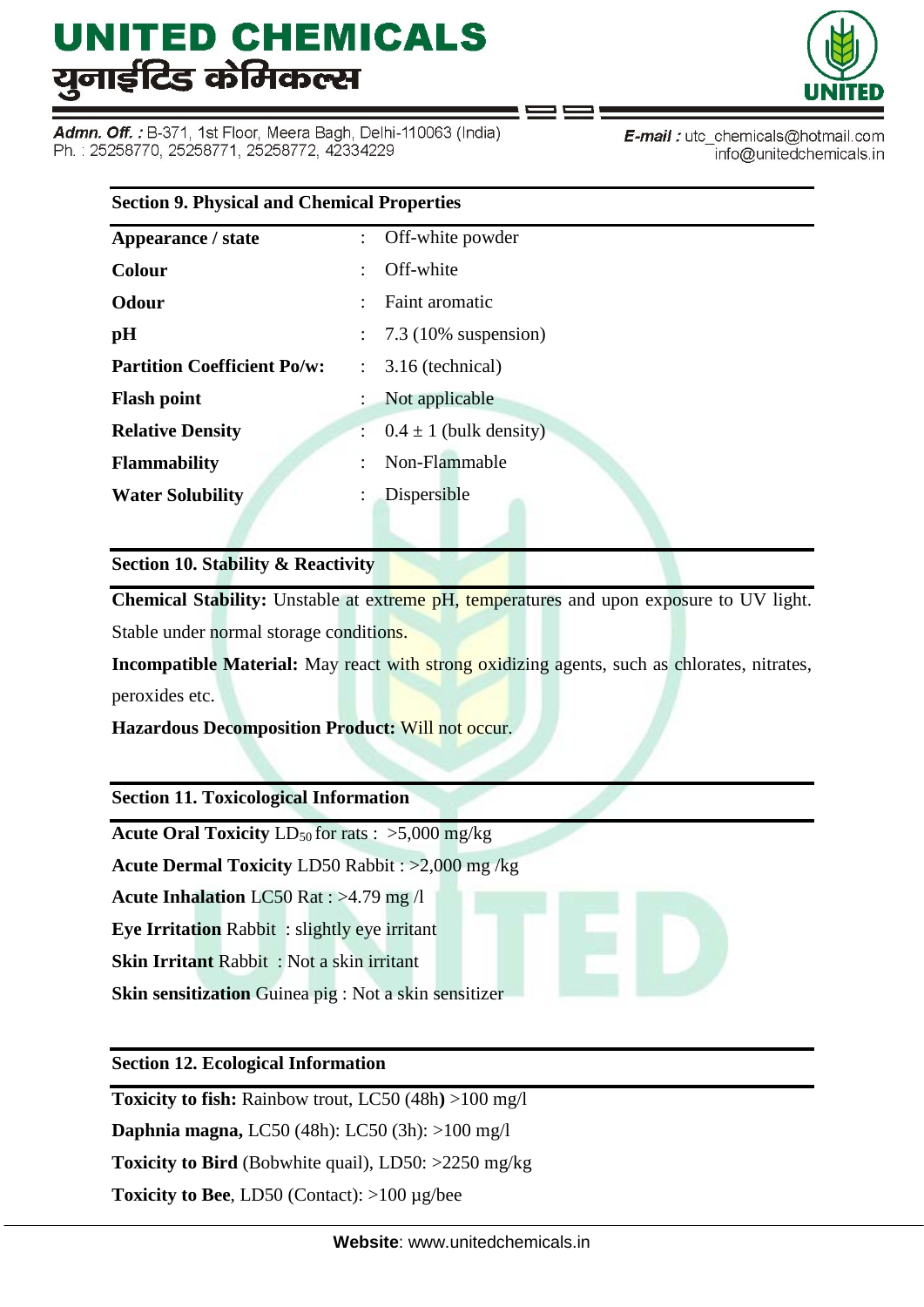Admn. Off. : B-371, 1st Floor, Meera Bagh, Delhi-110063 (India) Ph.: 25258770, 25258771, 25258772, 42334229



E-mail: utc\_chemicals@hotmail.com info@unitedchemicals.in

# **Section 13. Disposal Consideration**

Pyrazosulfuron-ethyl, shows high biological efficacy against broad-leaved and grass weeds. It may show effects on non-target plants. Therefore do not contaminate waterways by cleaning of equipment or disposal of wastes. Untreated effluent should not be discharged where it will drain into lakes, streams or ponds.

Wastes resulting from manufacture and formulation that cannot be used or chemically reprocessed should be disposed of by incinerator equipped with scrubber in accordance with all applicable regulations.

| <b>Section 14. Transport Information</b> |  |                                                      |  |  |  |
|------------------------------------------|--|------------------------------------------------------|--|--|--|
| <b>IMDG Classification</b>               |  |                                                      |  |  |  |
| <b>Shipping name</b>                     |  | : Environmentally Hazardous Substance, Solid, N.O.S. |  |  |  |
| <b>Class</b>                             |  | $\therefore$ 9                                       |  |  |  |
| <b>Packing group</b>                     |  | Ш                                                    |  |  |  |
| <b>UN</b> number                         |  | 3077                                                 |  |  |  |
| <b>Marine pollutant</b> : Yes            |  |                                                      |  |  |  |

# **Section 15. Regulatory Information**

# **Classification:**

Classified as non hazardous under CLASS Regulations 2013

**Signal Word**: Not applicable

**Pictogram Not** applicable

**Pesticides Act:** Class IV

### **Section 16. Other Information**

All information and instructions provided in this Material Safety Data Sheet (MSDS) are based on the current state of scientific and technical knowledge at the date indicated on the present MSDS and are presented in good faith and believed to be correct. This information applies to the PRODUCT AS SUCH. In case of new formulations or mixes, it is necessary to ascertain that a new danger will not appear. It is the responsibility of persons in receipt of this MSDS to ensure that the information contained herein is properly read and understood by all